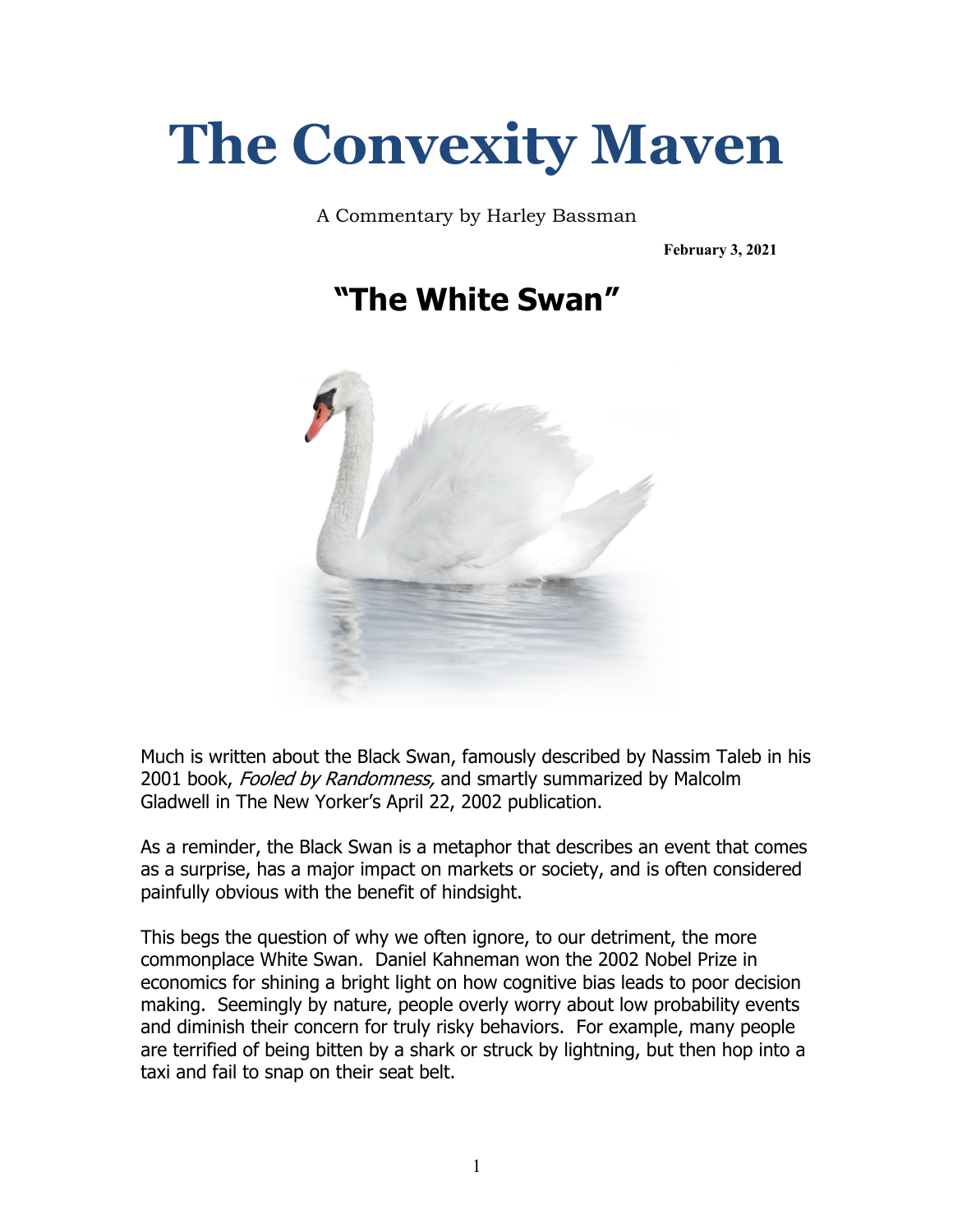As the calendar rolled into 2020, the -platycodon line- MOVE Index was under 50 while the more widely watch VIX Equity volatility index was kissing 12. There are no reasonable statistics to comprehend such levels, they are just too low. And of course, my in-box was bulging with investors wanting me to reveal the next "surprise" that would shock the market out of its doldrums. I could only reply that if I knew, it would (by definition) not be a surprise.



Notwithstanding that Bill Gates offered a TED Talk in 2014 on the risk of a Global pandemic, and that a dozen such science fiction movies were available on Netflix, indeed COVID-19 was a Black Swan surprise.

What is no longer a surprise is the Government's proposed Monetary and Fiscal solutions to the havoc that COVID has wreaked.



Sources: BofA Global Investment Strategy, Haver, Federal Reserve Board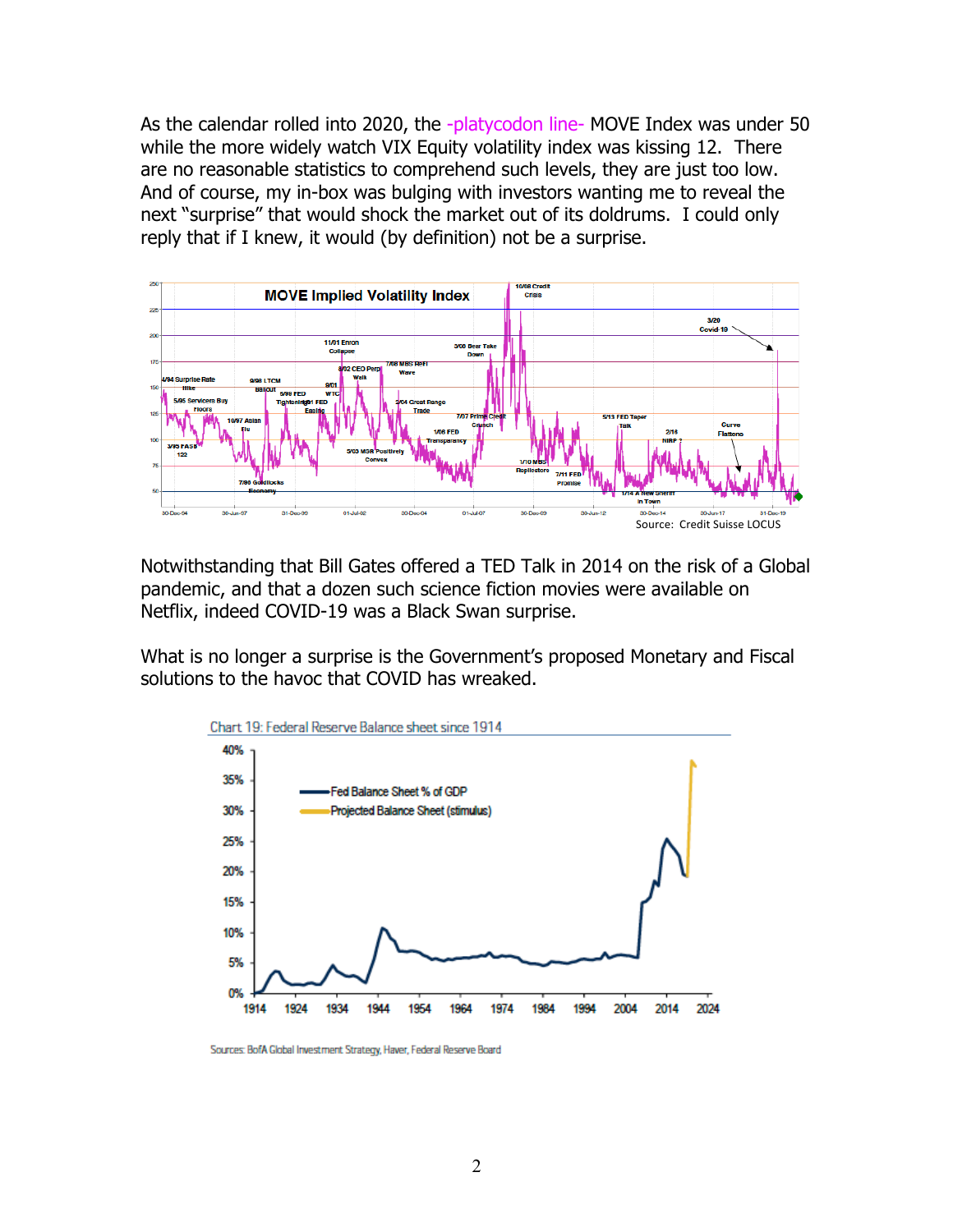At this stage, discussing the merits of FED's (US Federal Reserve Bank) policies is pointless; it's an activity best held in states where weed is legal. As pictured by the -dianthus line- on the prior page, there seems to be no level of balance sheet expansion that is too high.

Not only is the FED employing QE (Quantitative Easing) to dampen an interest rate increase that would be extremely bothersome to our vastly over-leveraged economy, but they have signaled they will fund the -brunnera line- expansion of Fiscal spending.



Again, a debate about whether this is good public policy is moot; a huge Fiscal impulse is coming, and it will be funded mostly by debt issued to the FED.

Economic purists will insist that this is not "money printing" since the US Treasury is independently selling bonds into the market via public auctions. Many of these bonds are purchased by Wall Street 'primary dealers' (sometimes referred to as Vampire Squids) who soon sell them to the FED for a small profit.

Of course, this is "money printing" in the same way that one "borrows" beer at a Super Bowl party.

As a reminder, notwithstanding COVID, the financial road we are traveling has been paved with good intentions, especially by the FED; the pity is the expected result did not occur.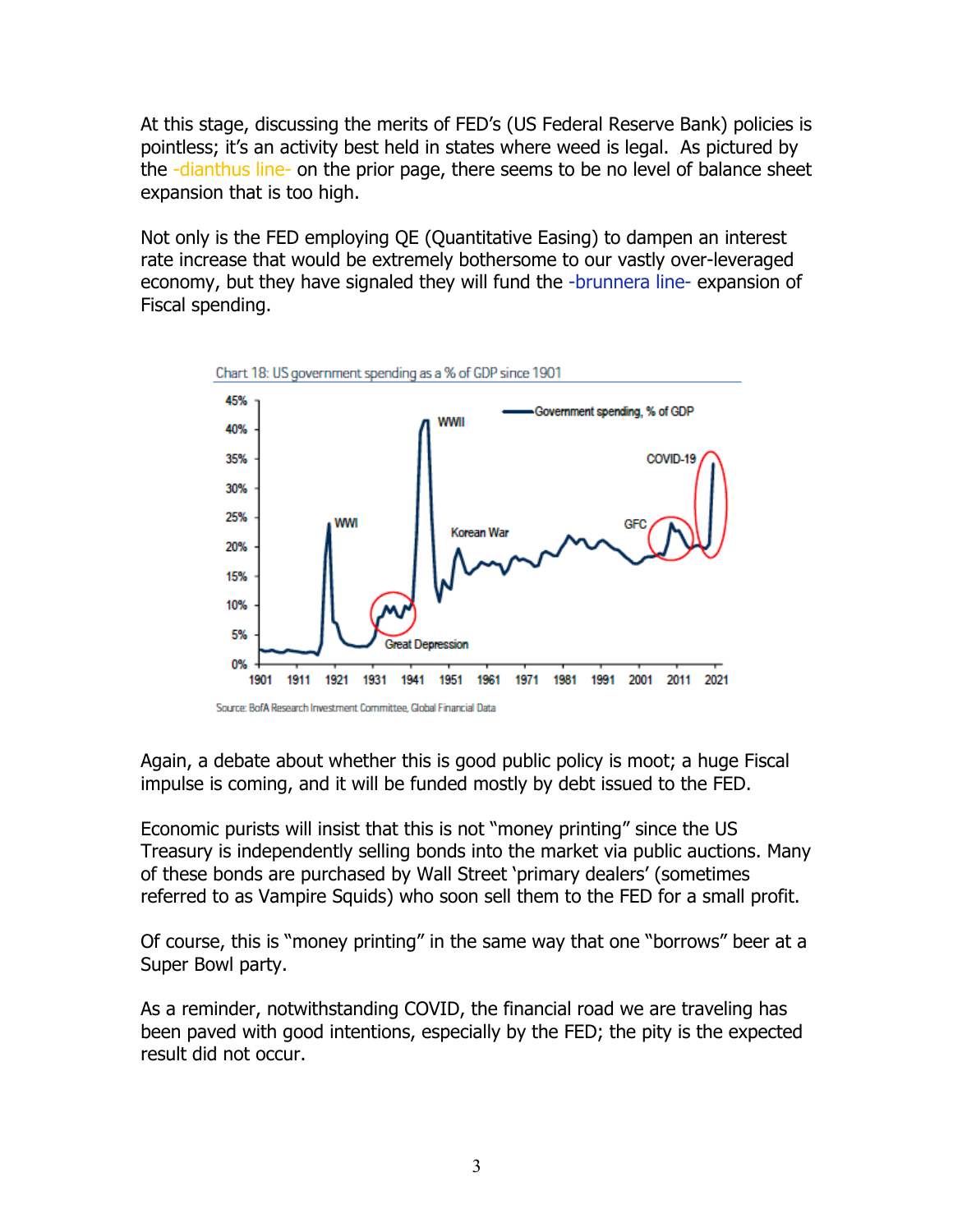The GFC (Great Financial Crisis) in 2008/09 revealed that the US had too much debt, both -clematis line- public as well as private. The FED recognized that there are only two ways out of a debt crisis – either default or inflate, with the caveat that inflation is simply a slow-motion default.



Since the market would not allow the FED to reduce its balance sheet via asset sales (or even the slow bleed of letting bonds mature), the alternate solution was to create inflation as a way to reduce the value of debt. This policy was reinforced by the FED's most recent communications where they indicated they would not mind inflation rising above their 2.0% target (for a short time).

The original plan was for the FED's largess to inflate middle class wages; instead, the inflation occurred in assets, most notably in -hyacinth line- Global Equities.



Source: BofA Global Research, MSCI, Bloomberg, Note: Dots denote forecast from BofA Global Rates Research.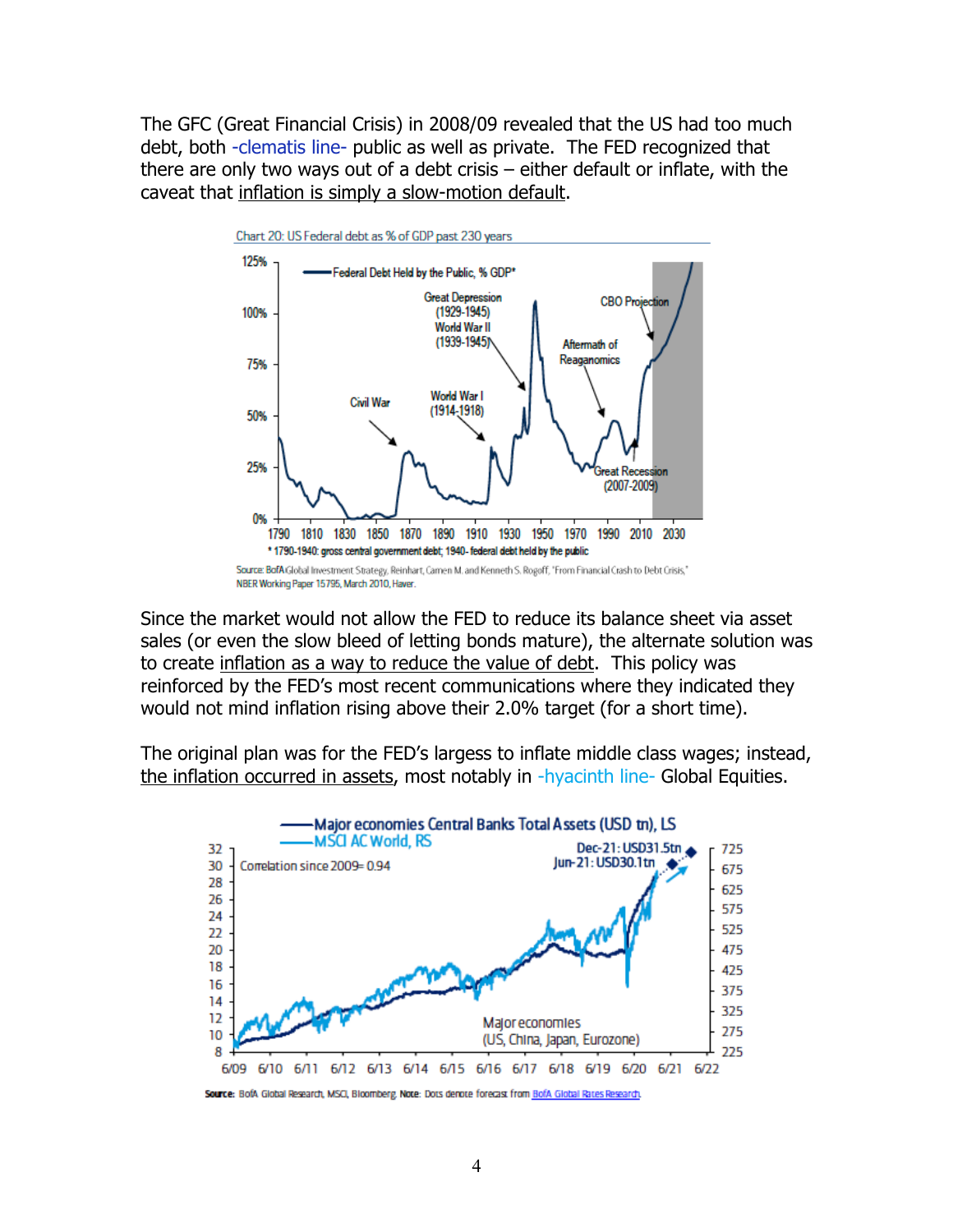When one hears hoof beats, look for horses not zebras. There is no reason to ruminate over exotic possibilities when the problems we face are quite clear.

Once again, ignore the merits of the public policy response – what is important is that there is wide support from both the Democrats and Republicans to offer significant Fiscal relief supported by massive Monetary expansion.

Will this be inflationary  $-$  Yes; but it is unclear how soon.

I made the case in my December 2, 2020 commentary, "The Wages of Fear", that demographics will set ablaze the dry kindling of printed money sometime between 2023 to 2025; and nothing has occurred to change that prediction.

What is clear is that a financial bubble is being inflated, and **there is risk on both sides of the distribution.** Ordinarily the bloviating pundits advise one to sell assets, or perhaps execute some sort of hedge such as buying puts or selling covered calls. They are looking in the wrong direction.

While I am not a stomping bull, the approaching monetary hurricane could well make the "surprise" a further rally in equities. Printed money should elevate stocks; either via a continued flow into assets, or into the pockets of consumers who will spend it and thus increase corporate profits. (Yes, higher taxes could be an offset, but let's save that for another Commentary.)

As noted, inflation is an eventual certainty, so one should own real assets; and over the longest run stocks will hold their real value. Notwithstanding the Robinhood day traders, stock equity is an ownership right in a real company.

Weimar Germany is the nightmare scenario for inflation; but contrary to expectations, stockholders were protected. While the -salvia line- German Papiermark vs. USD exchange rate exploded (4.2 Trillion per USD), the -zinnia line- German Stock Index, currency adjusted into USD, held its value. As such, when faced with nominal inflation – Do not sell call options.

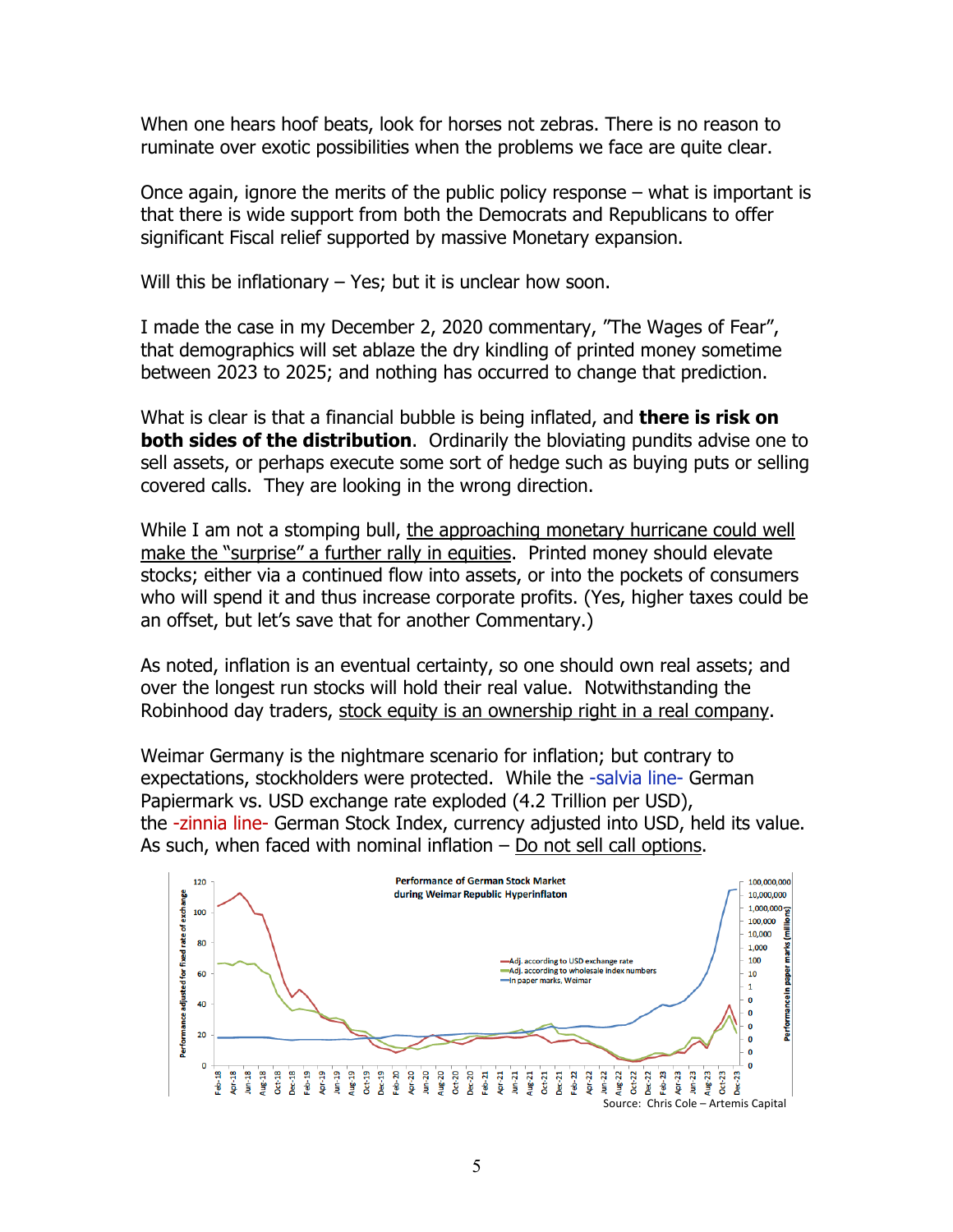Below, the -hellebore line- is the "skew" of Implied Volatility (IVol) for options that expire in one-year for SPY – S&P 500 ETF, and before Game Stop, one of the market's most actively traded securities. The path of this line details the IVol used in the pricing models for various strikes. The 100% dot is the current market level of 375 (or 3750 on the S&P 500 Index); similarly, 80% would be a strike of 300 while 120% would be a strike of 450.

The IVol for an at-the-money option of 23.0% is not unreasonable since SPY realized such a volatility as late as last September when the market stabilized near 350. Similarly, an IVol of 31% is not crazy for a strike of 300 since SPY had such a volatility when it was near that level last June.

What is anomalous is that the 450 strike sports an IVol of only 16.9%, a level not too far from the level realized from 2018 to 2019 - before COVID.



The -gentian line- profiles the skew for options that expire in two years with Ivols of 28.50%, 23.0%, and 18.75% respectively for similar strike levels.

| <b>SPY</b>          | 64%       | 80%              | 100%       | 120%       |
|---------------------|-----------|------------------|------------|------------|
| <b>Strike Price</b> | 240       | 300              | 375        | 450        |
| <b>Ivol</b>         | 32.25%    | 28.50%           | 23.00%     | 18.75%     |
|                     |           |                  |            |            |
|                     | Put price | <b>Put price</b> | Call price | Call price |
|                     | \$13.35   | \$27.25          | \$43.75    | \$13.35    |

Consider the results of the table above for two-year expiry options on SPY; is the risk of reaching the COVID lows (-36%) the same as a 20% rally by 2023 ? (Call  $px = Put px$ ) I will not quibble with the put price as it offers "earthquake" insurance; but within the context of current events, the call price is too cheap.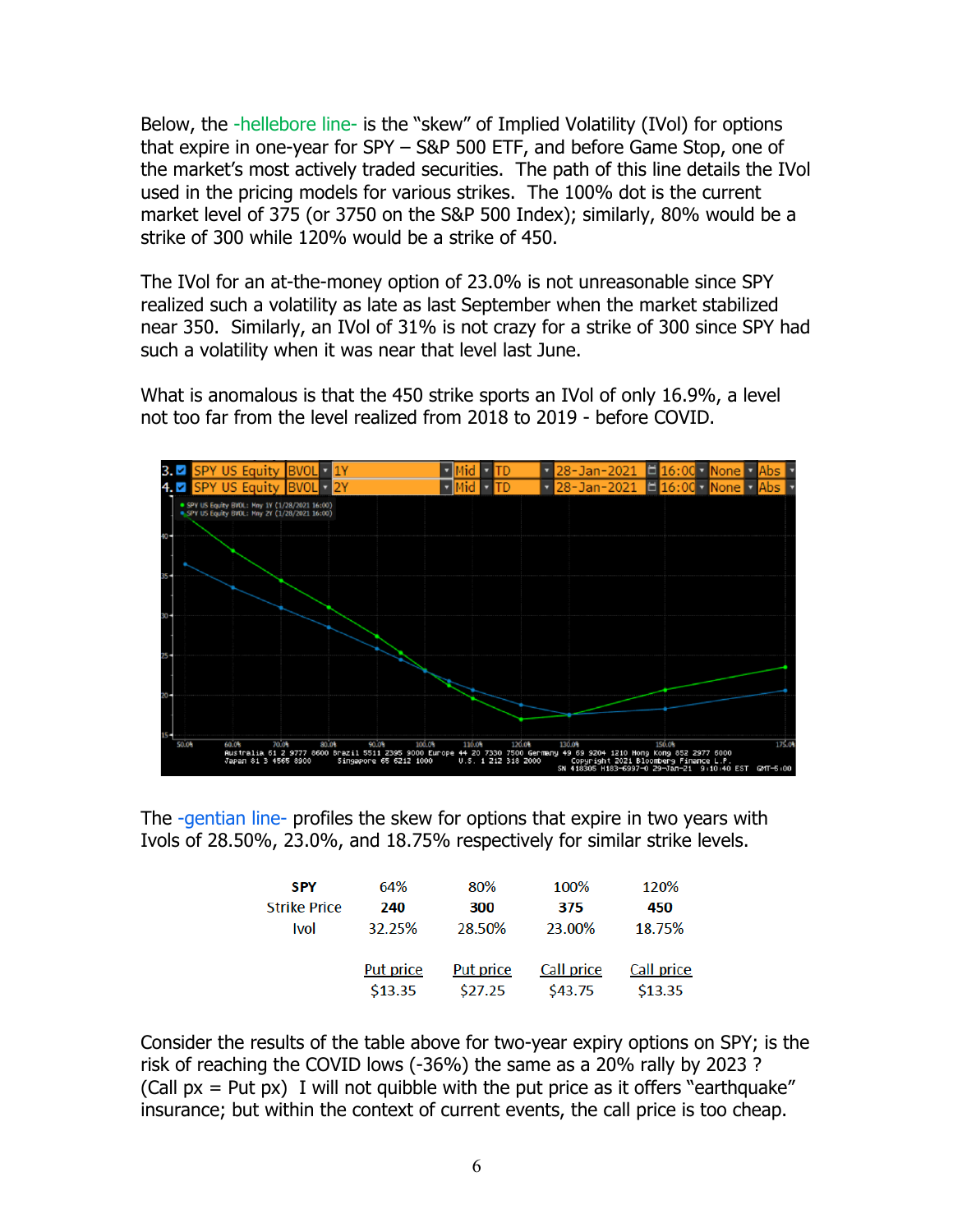By many measures the S&P 500 is expensive; in fact, the loudest pundits cite that we are in a "bubble". I will submit those indicators are not false, but they ignore that the FED's lips are tightly wrapped around a larger financial balloon.

The -centaurea line- maps the relative value of US equities to real interest rates; this is what supports my view that stocks are "fair". However, if \$1.9 Trillion of fiscal stimulus is funded by the FED holding real interest rates below zero, the surprise will be north. As such, I want to be long the distant strike call options; not because I know I am right, but rather it is so inexpensive to be wrong.



Harley S. Bassman

Follow me @ConvexityMaven February 3, 2021

Your comments are always welcome at: harley@bassman.net If you would like to be added to my distribution, just ping me.

For reference literature on the financial markets - particularly about options and derivatives - I will immodestly direct you to my educational archive at:

http://www.convexitymaven.com/themavensclassroom.html